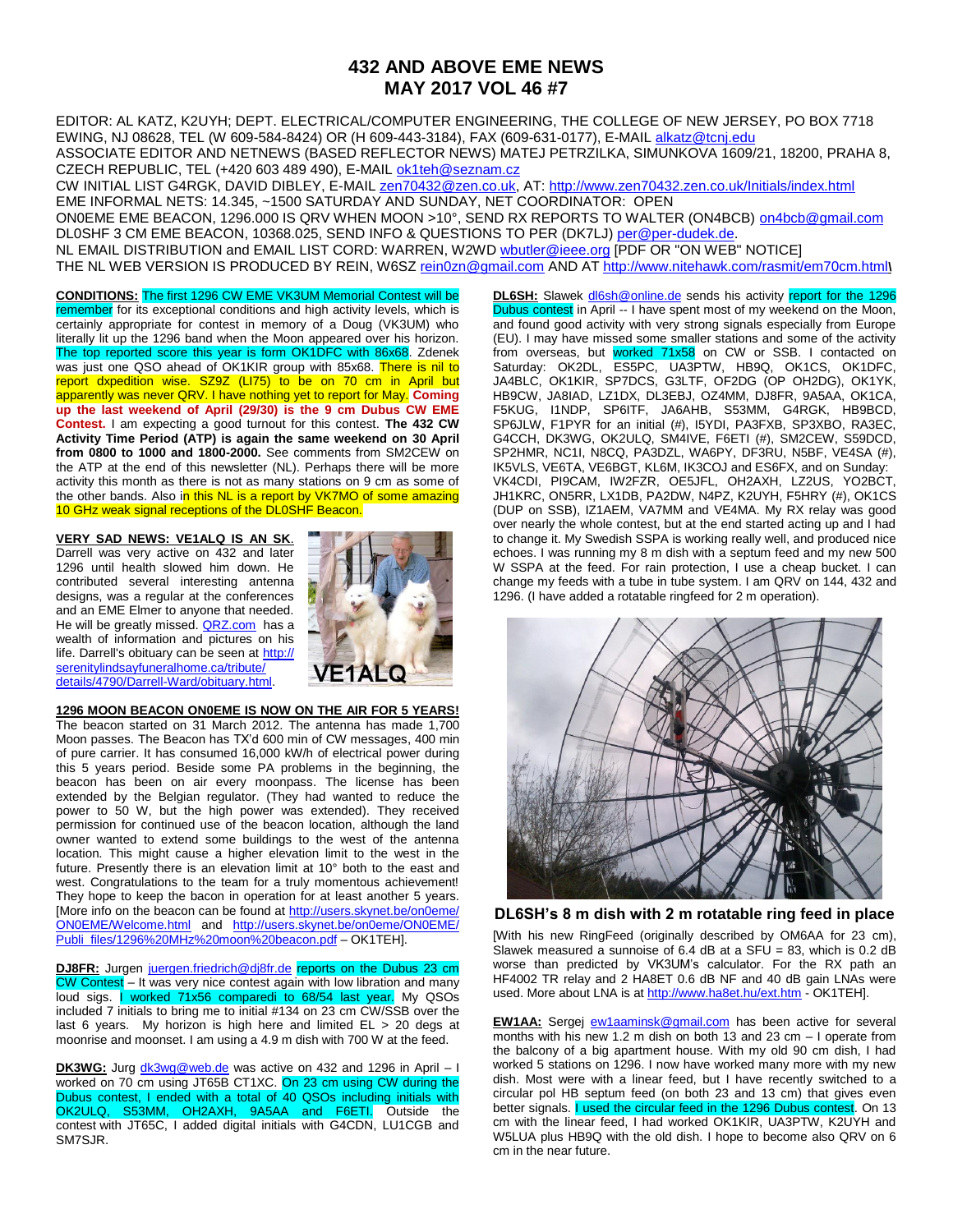

**EW1AA's new 1.2 m dish with 1296 septum feed**

F1PYR: Andre [andre\\_f1pyr@yahoo.fr](mailto:andre_f1pyr@yahoo.fr) had good success during the April 23 cm contest weekend -- I had a very fine time during the contest. For the first time I reached 40 QSOs. On Saturday, I contacted HB9CW, SP6JLW, DJ8FR for an initial (#), G3LTF, I1NDP, OF2DG (#), F5KUG, G4CCH, UA3PTW, HB9Q, OK2DL, DL6SH (#), OK1KIR (#), OK1DFC, OK1CS, IZ1BPN, ES5PC, DL3EBJ, SP7DCS (#), F6ETI, OK1CA, SP3XBO (#), SM4IVE, K2UYH (#), IK5VLS (#), N4PZ, NC1I (#), G4RGK (#), VE6TA and 9A5AA (#), and on Sunday OE5JFL, PI9CAM, LX1DB (#), OK2DL, RA3EC, OK1YK, DF3RU, ES6FX (#), S53MM (#), KL6M and DK3WG. Before the contest, I worked IK3COJ (#), OK1YK (#), F6ETI (#), SM4IVE (#) and SP6ITF. My initial total is now up to #79. My setup consists of a 3.5 m dish with 400 W. Many thanks to all. I hope to be QRV on 23, 13, 6, 3 and 1.25 cm soon. Skeds are very welcome.

F6ETI: Philippe's [f6eti@wanadoo.fr](mailto:f6eti@wanadoo.fr) March-April 1296 EME NL contribution follows – I was quite busy off the Moon the past month and worked using CW on 2 March OH2DG, on 3 March OK1DFC, G3LTF, G4CCH and ES5PC, on 5 March SP6ITF, I1NDP and OK2DL, on 8 March SP6ITF, on 9 March SP6ITF, on 25 March SP6ITF, on 29 March F5KUG and N4PZ, on 30 March F1PYR, SP6ITF, SP7DCS, SM4IVE, OK1CS and VE6TA, and on 31 SP6ITF, NC1I and VE6TA. Then during the REF-DUBUS 1296 CW EME Contest on 1/2 April, which was a pure pleasure, I scored 45x37. QSOs were made with OK1CA, HB9Q, UA3PTW, DL3EBJ, OK1CS, OF2DG, SP6JLW, I1NDP, G4CCH, OK2ULQ, OK2DL, G3LTF, F1PYR, DL6SH, OK1DFC, SP7DCS, ES5PC, F5KUG, SM4IVE, S53MM, OK1KIR, HB9CW, NC1I, KL6M, K2UYH, OZ4MM, LZ2US, JA4BLC, PI9CAM, OE5JFL, ON5RR, IK3COJ, RA3EC, JA6AHB, DJ8FR, SM2CEW, F5HRY, DF3RU, 9A5AA, SP3XBO, SP6ITF, F5JWF, ES6FX, VE6TA and DL7YC. Afterwards, on 4 April, just before dismantling my station for the spring-summer season, I worked SM2CEW, DK3WG for initial #59, G4CCH, PA3FXB #60 – (it took close to 40 minutes to identify and finalize this QSO, TNX to Jan for his patience and skill) and SP6ITF. I also heard weakly PA2DW during his QSO with SM2CEW. My stations is a 3 m f/d 0.36 dish with 300 W DF9IC SSPA at an OK1DFC septum feed and 0.25 dB NF G4DDK VLNA to SG-Lab XVTR, IC-202 and Transfox SDR.

G3LTF: Pete[r g3ltf@btinternet.com](mailto:g3ltf@btinternet.com) EME report for April -- On 29 March I had a test with G4BAO on 6 cm, but couldn't hear him (or see him on my SDR), which was strange. I did have a QSO with OZ1LPR. In the 23 cm VK3UM Memorial Contest, I worked on 1 April 9A5AA, OK1CA, DL6SH, KL6M, LZ1DX, JA6AHB, UA3PTW, G4CCH, SP7DCS, JA4BLC, ES5PC, F5KUG, OK2DL, F1PYR, JA8IAD, DK3WG, OK1DFC, DJ8FR, OF2DG, HB9Q, I1NDP, ES6FX, S53MM, SM4IVE, LZ2US, SM2CEW, RA3EC, OK1YK, PA0BAT, HB9BCD, IW2FZR, G4RGK, IZ1BPN, OK2ULQ, SP6JLW, DL3EBJ, F5HRY, SP3XBO, NC1I, PA3FXB, S59DCD, F6ETI, IK3COJ, YO2BCT, G4YTL, OK1KIR, G4BAO, K2UYH, VE6TA, N8CQ, WA6PY, SP6ITF, OK1CS, IK5VLS, PA3DZL, F6KRK for initial #436, VA7MM, N5BF, N4PZ and VE6BGT, and continuing on 2 April HB9CW, VK5MC, PI9CAM, OE5JFL, OZ4MM, OH2AXH, UA3TCF, DF3RU, LX1DB, DF2VJ #437, ON5RR, SP2HMR, IK6EIW, IZ1AEM, IZ2DJP, F5JWF, DL7YC and PA2DW. Heard on the band but with no CQs were PE1CHQ, G4CDN and VE4SA. CWNR were IK3GHY and JF3HUG. I was called by LA3EQ, but missed him. So, I worked 78x61, but I suspect there were up to 100 stations active over the weekend. T he bottom 35 kHz was full of stations for most of the two days, certainly until well into the NA window. It was truly an excellent weekend of random EME CW. On 4 April I worked ON4AOI on 13 cm CW for initial #133 on that band. Since then I have been very QRL with the garden, but enjoyed meeting several EME ops at the UK Microwave Group Round Table on 8/9 April.

We have a house full of family and visitors for the whole of the 9 cm contest weekend. I will try to operate whenever I can, but it will be quite limited if at all. Please make QSOs fairly quick, so I can make the best use of the available time.

**G4BAO:** John [john@g4bao.com](mailto:john@g4bao.com) besides providing some nice QSOs on 1296 during the CW contest, has completed his first 6 cm EME QSO – I worked OZ1LPR (18DB/14DB) using JT4F. My 5760 system is working, but I need to improve my tracking. I also copied G3LTF (O) on CW but he couldn't copy me. We do not understand why. I am receiving 8 dB of Sun noise, 4.7 dB CS/G noise and can just detect Moon noise. I have a 1.9 m prime focus dish with a CP septum feed loaned from G3LTF – TNX Peter, 0.9 dB preamp. I am interest in skeds; CW & JT, I don't care.

**G4DDK:** Sam [jewell@btinternet.com](mailto:jewell@btinternet.com) is pleased to report a 23 cm CW QSO with VK5MC -- Chris was a bit stronger than the beacon, which was (14DB) using WSJT10 in JT65C mode to measure the signal level. Although, I have been QRV on 23 cm EME for more than 10 years, my occasional operation has not resulted in any previous VK QSOs. I have heard and seen (on JT65) a number over the years, including VK3UM, of course. [Sam hoped to be on for the 23 cm contest, but I do not think he made itl.

G4RGK: Dave's [zen70432@zen.co.uk](mailto:zen70432@zen.co.uk) NL Report for April -- I was QRV for the VK3UM Memorial Contest on 23 cm, and found condx and activity very good. I have a restricted Moon window these days, which loses me 6 hours on every pass. Nevertheless, I managed to make 54 QSOs with 3 dupes for a score 51x42. I worked on 1 April HB9Q, JA6AHB, JA4BLC, OK1KIR, OK1CA, OK2DL, G4CCH, SP6JLW, DL3EBJ, HB9CW, DJ8FR, DL6SH, OK1CS, SM2CEW, OF2DG, SM4IVE, 9A5AA, SP7DCS, I1NDP, IK3COJ, UA3PTW, LZ2US, LZ1DX, G3LTF, OK2ULQ, OK1DFC, F5JLF, SP6ITF, S53MM, RA3EC, S59DCD, NC1I, DJ8FR, ES6FX, OZ4MM, ES5PC, F5KUG, K2UYH, DF3RU, WA6PY, KL6M and F1PYR, and on 2 April PI9CAM, OE5JFL, PA3DZL, JF3HUC, ON5RR, OK1YK, SP3XBO, VE6TA, F5HRY and IK5VLS. Heard and CWNR were N4PZ, N8CQ, IK6EIW, DK3WG, DL7YC, IK3GHY, F6ETI, IW2FTR, VA7MM, N5BF and VE6BGT. My 23 cm station is the same as before, 4.6 m stressed dish, RA3AQ feed, 250 W SSPA and a G4DDK preamp.

**IK3COJ:** Aldo [ik3coj@gmail.com](mailto:ik3coj@gmail.com) participated in the Dubus 23 cm contest -- I made 50 QSOs on CW including F6ETI an initial (#). I found good signals, especially on Sunday. I used a SSPA with 250 W at feed borrowed from IK3GHY – TNX due to problems with my tube PA. Head but not QSO'd were N4PZ, F1PYR, KL6M, IK2RTI, SP2HMR, JA8IAD, JH1KRC, VK4CDI, LX1DB, VE4MA and DL7YC. Many thanks to all who participated.

**JA4BLC:** Yoshiro [ja4blc@web-sanin.co.jp](mailto:ja4blc@web-sanin.co.jp) reports on the 23 cm DUBUS CW contest – I finished with 43 stations worked. QSO'd were K2UYH, VK5MC, VE6TA, JA6AHB, JA8IAD, OK1DFC, OK1KIR, 9A5AA, ES5PC, OK1CA, HB9Q, UA3PTW, SP6ITF, OK1CS, YO2BCT for an initial (#), DL6SH, KL6M, DK3WG, G3LTF, DJ8FR, OZ4MM, G4CCH, OK2DL, HB9CW, G4RGK, SP6JLW, SP7DCS, OF2DG, F5KUG (#), DL3EBJ, OK1YK (#), NC1I, N8CQ (#), VE6BGT, JH3EAO, IK3COJ, PI9CAM, LZ1DX, OH2AXH, S53MM, RA3EC, LZ2US and F6ETI (#). Before the contest, on 27 March I worked on 5760 JA1WQF (559/559). After the contest, I changed the system to 10 GHz with circular pol and worked on 3 April JA1WQF (559/559) and 6 April JA8ERE (O/559). I changed on 8 April my polarization to linear horizontal and worked JA8ERE (559/569) and JA1WQF (559/559).

**K6PF:** Bob [k6pf@sbcglobal.net](mailto:k6pf@sbcglobal.net) writes about his EME plans – I am working on 2 m and 23 cm EME. 1296 will be new for me. I'll be putting up a solid 5 m dish and recently received a new BEKO 350 W PA. I am hoping to work some bigger stations on 23 cm SSB EME as well as many on CW. I'm making a concerted effort to be on the air on both bands by end of this summer. Regarding my dish, it has been setting my yard for several years and has deteriorated somewhat with areas of the gel coat and the crinkly paint finish flaking off. Some areas of the AL mesh are exposed. If anyone has had experience refinishing the surface coating over the mesh, PSE contact me. The fiberglass structure supporting the mesh appears to be in good condx. Alternatively, if anyone knows of a solid spun AL 5 m dish that's available at a reasonable cost within a reasonable driving distance to Prescott, AZ, also contact me.

**KF8MY:** Mi[k kf8my@aim.com](mailto:kf8my@aim.com) (EN84cb) is QRV on 70 cm with 2x25 el K1FO yagis and 100 W – I have been using JT65B, but I am working on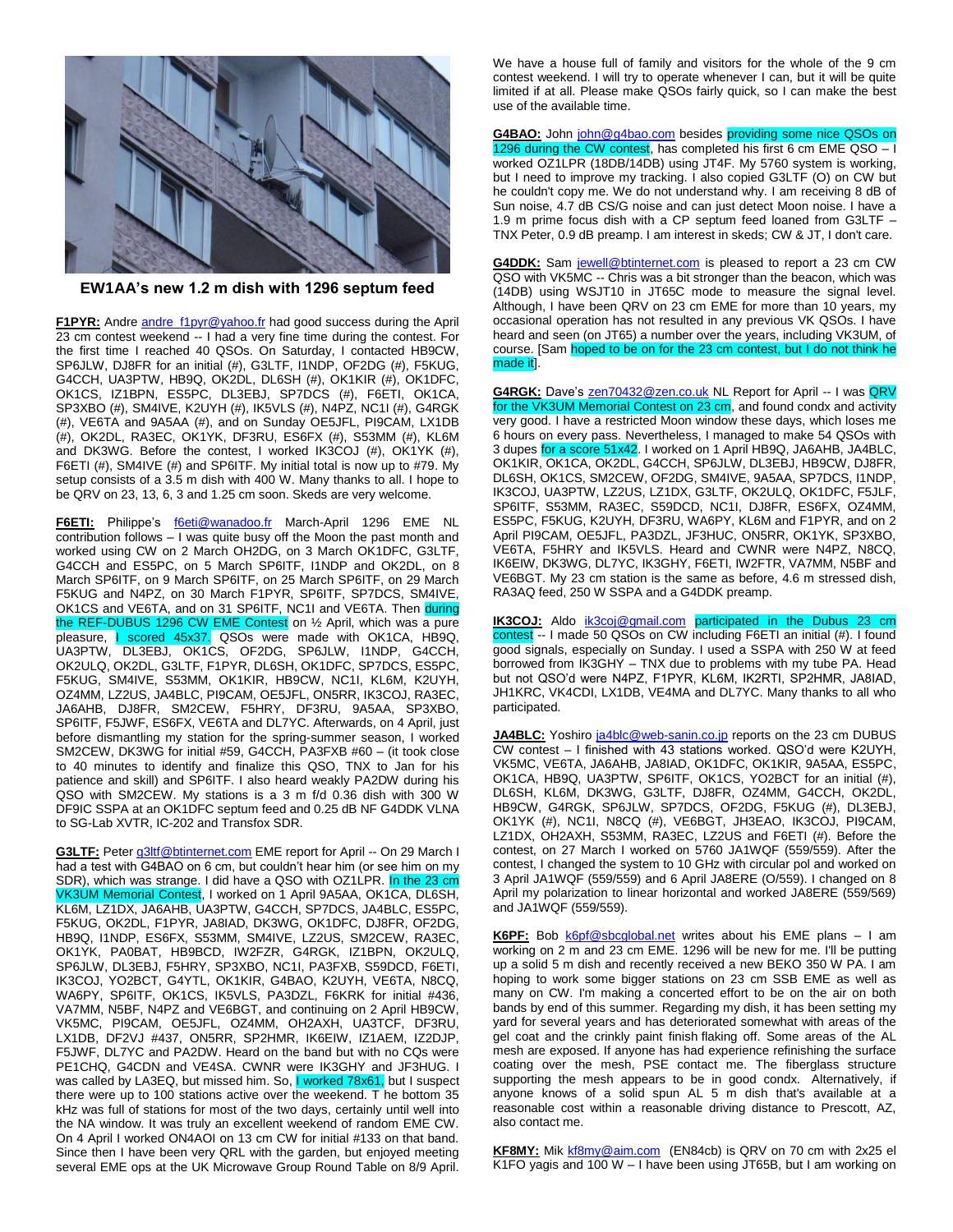new 400 W PA and expanding my array to 4x25 el K1FO yagis. I should be ready soon. [Forwarded by OK1TEH – TNX].

**KL6M:** Mike [melum@alaska.net](mailto:melum@alaska.net) writes about his recent 23 cm contest operation -- I missed the opening window of the contest, but managed to get on for first cycle moonset and worked a dozen EU stations. Prior to contest start my azimuth encoder quit working, so I quickly built a new encoder mount/enclosure for my 'spare' encoder. It was giving me unusual results. It seemed to track ok, but suddenly would break into oscillation and caused rapid incrementing. So I had to track manually and often had to search for the Moon. My feed winch was frozen and I could not install the 23 cm feed. Finally right at the start of the contest, it broke loose. I removed tons of ice from the dish. It warmed up above 40° F here, and when I raised the dish a whole bunch fell out, but still a couple tons in there. So I got the roof rake out and poked around with it. I can only get to the middle of the dish with a 20' rake. But I kept banging away and eventually all came out. The ice in the center of the dish was over 3 inches thick and about 10' in diameter. It finally broke loose and almost landed on me. I miraculously ended up working 52 QSOs. My log is available a[t http://kl6m.com/DUBUS2017.PDF.](http://kl6m.com/DUBUS2017.PDF)

LA3EQ: Jan *j*-lustru@online.no sends from (JO28xj) info on his CW activity during the Dubus 23 cm contest - My setup is a 2.3 m dish (RAS rotator + MD-02 controller) and septum feed with a 120 W SSPA, G4DDK VLNA and TS-2000X. I worked on Saturday OZ4MM, UA3PTW, HB9Q, I1NDP and G4CCH, and on Sunday SP6JLW, OK1KIR, OE5JFL, OK1DFC and SM4IVE for a total of 10x9. Heard were F1PYR, 9A5AA, OK1YK, PI9CAM, DF3RU, HB9CW, OK2DL, VE6???, G3LTF, and N8CQ.

**LU1CGB:** Adria[n lu1cgb@gmail.com](mailto:lu1cgb@gmail.com) had a great time in the 1296 during the Dubus CW contest – It was great surprise when you turn on the station for a contest and no issues appear. My auto tracking is finally working and makes operation much easier when the weather is bad. I just turn on and make contacts. During the contest activity and conditions were excellent. For the first time I had more CW QSOs than digital. TNX for the patience of the partners; my CW skills are very limited.

**N4PZ:** Steve **n4pz@live.com** was only active a short time during the VK3UM Memorial EME CW Contest, but found the signals were many and exceptionally loud -- My list of QSOs made it to 29 when the 240 volt variac that controls the B+ to my TH-327 blew. On the list were DL3EBL, OK2DL, DJ8FR, UA3PTW (589), SM3IVE, G4CCH, 9A5AA, G3LTF (589), ES6FX, VE6TA, KL6M, OK1DFC, SP7DCS, OF2DG, F1PYR, SP6ITF, DL6SR, OK1CS, S53MM, DK3WG, NC1I, PA3DZL, SP6JLW (589), S59DCD, OE5JFL, RA3EC, OK1KIR, DF3RU and N8CQ. K2UYH almost blew my headphones when he came on, but we did not QSO before I was forced to QRT. Very few reports were less than (579). "All" QSOs were CW. My system was a TH-327 PA at 1500 W to VE4MA feed on 4.9 m dish and WD5AGO preamp. On 13 cm, I will soon to be at 300 W with the same dish and preamp after picking up an Erickson SSPA at the Swedish EME Conference in May - TNX SM4IVE.

**NC1I:** Frank [frank@NC1I.COM](mailto:frank@NC1I.COM) submits his April report -- The 432 array is still not repaired. When the weather has been good, I have not been able to line up tower help. As it stands now we are scheduled to repair it on Saturday morning 29 April. If the weather is good then and if all goes well, I may possibly be back on 432 sometime that Saturday or hopefully no later than moonrise Sunday 30 April. I had intended on getting on for a couple of hours each day of the DUBUS 1296 contest. As the contest got close, the weather forecast looked pretty discouraging. A day or two before the contest, it seemed unlikely I would make it on at all due to the weather. We did get ice and snow Friday night and Saturday morning, and by moonrise Saturday there was too much ice on the dish to attempt to move it. Temperatures did warm up pretty quickly on Saturday and by 1530 there had been enough melting so that I was at least able to move the dish. Ice was clearly causing degradation in dish performance and signals were not great, but I worked a few stations with weaker signals than normal. About 30 minutes later the rest of the ice melted and signals came way up. I found conditions on Saturday to be excellent! Although I was not on for the entire moonpass on Saturday, I was able to spend more time than I had originally expected and ended up with 50 calls in the log for the first day. I did not think conditions were nearly as good on Sunday, but did manage to work 15 more stations. My QSO total was 65, and if I counted the multipliers correctly my end result was 65/53. It was certainly an enjoyable weekend and great to see all of the CW activity. I believe I added 6 or 7 initials. W1QA and I are continuing to look for a suitable EME location in New Hampshire and hope to put

NH on 23 cm sometime this summer. My first priority is to get my 432 array repaired, but once that is done we will put more focus on the NH project. Hopefully I will have more to report next month.

**OK1CA:** Franta [strihavka@upcmail.cz](mailto:strihavka@upcmail.cz) writes on his 1296 contest operation -- I was QRV in the EU Dubus EME Contest on 23 cm only on Saturday. The conditions were very good, but I made no initials. My contact with OZ4MM was my two thousandth QSO on 1296 CW! Making this QSO with Stig an old EME friend made the contact even sweeter. My total score was 58x47. I worked outside of the contest using JT65C VE4MO and G4EZP for digital initial {#28}.

**OK1DFC:** Zdenek [ok1dfc@seznam.cz](mailto:ok1dfc@seznam.cz) did outstandingly in the Memorial Contest -- I was very happy to be able to participate in both contest periods. I tested new a 1 kW SSPA in preparation for my autumn EME expedition. I worked overall 86x68. QSOs were with UA3PTW, ES6FX, JA4BLC, OK1CA, OK2DL, OF2DG, KL6M, JA8IAD, VK2JDS, SP6ITF, LZ1DX, IK3COJ, YO2BCT, DL6SH, SP7DCS, S53MM, ES5PC, VK5MC, OK2ULQ, HB9CW, DL3EBJ, HB9Q, SP6JLW, G4CCH, OK1KIR, VK4CDI, OK1YK, OK1CS, JA6AHB, I1NDP, 9A5AA, SP3XBO, DK3WG, S59DCD, G3LTF, PA3FXB, F5HRY, F5JWF, I5YDI, DJ8FR, G4BAO, G4CDN for initial #411, UA3TCF, G4DDK, HB9BCD, F1PYR, F5KUG, IW2FZR, G4RGK, SP2HMR, RA3EC, IK1FJI #412, NC1I, OZ4MM, F6ETI, SM4IVE, G4YTL, SM2CEW, VE4SA, K2UYH, IK6EIW, PA3DZL, VE6TA, WA6PY, N4PZ, F6KRK #413, VA7MM, N8CQ, IK5VLS, PA2DW, OE5JFL, LZ2US, LX1DB, PI9CAM, ON5RR, JF3HUC, LA3EQ, DF3RU, IK3GHY, DL7YC, IZ1AEM, IZ2DJP, VE4MA, LU1CGB, VE6BGT and N5BF. There was great activity from Italy; I worked 10 I stations, than OK, F and G all with 7 stations. Also North America was represented by 11 stations. From South America was only LU1CGB with a great effort. Only Africa was not available to have WAC in 24 hours. Thank you to all for the QSOs. I am looking forward to 3400 in last weekend in April, and am preparing a new very accurate dish for use in the contest. **I am** expecting to be on small expedition in JN78 locator as OK5EME to give an initial to all. The link for my echo tests with the new SSPA is https://youtu.be/k8Dlo7HCHQQ, and for my QSO with VK5MC is [https://youtu.be/94XeTGg8aws.](https://youtu.be/94XeTGg8aws)



**OK1DFC's ham shack with new 1 kW PA at lower left**

**OK1IL:** Ivan *ivaknn@gmail.com* report on CW and JT65 on 23 cm -- I moved from the 2 m band where almost all traffic is JT65 to 23 cm with its mix of CW and JT65. I am try to adapt to having both here. CW is seemingly obvious, but I have limited experience with only about 10 CW contacts. When I should use TMO or RST reports? [It really does not matter. Both are mixed and accepted by all]. I have difficulty copying CW below -15 dB, but I can produce quiet a big signal with my 3 m dish and 800 W PA. After copying both callsigns I confirmed with (OOO), but QSO partner replied often with RST. [No problem as long as you can copy the RST. If you can't, continue sending O's with no R's until they hopefully will understand]. I find the common reflector for both CW and JT65 on HB9Q works well. After finishing a JT65 QSO, I can easily follow up on CW. Unfortunately I could not participate in the DUBUS 23 cm contest because my transverter failed just before its start – [Murphy]!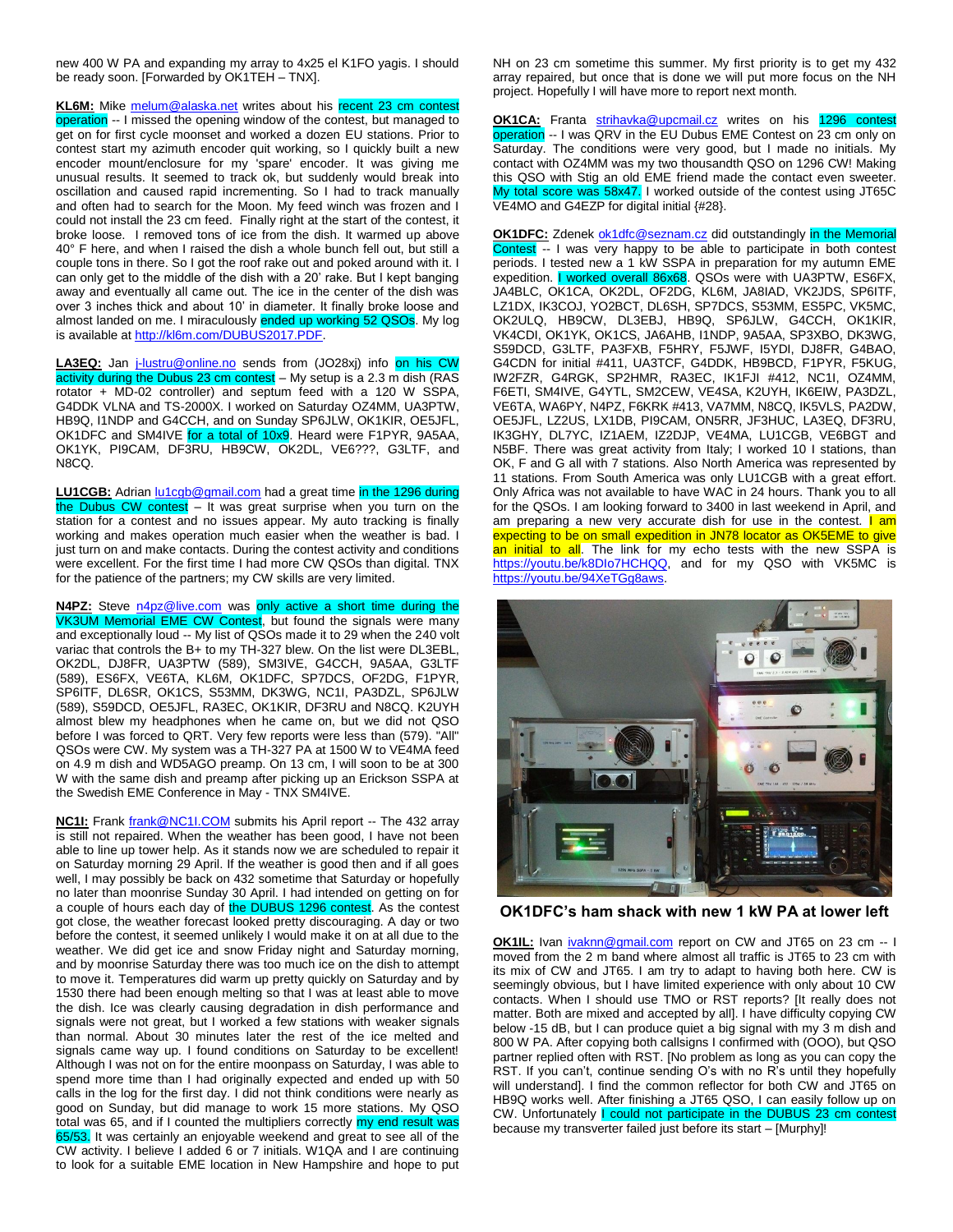**OK1KIR:** Vlada & Tonda report on EME in April -- In the 23 cm part of Dubus (VK3UM) contest we worked using CW 9A5AA, DF3RU, DJ8FR, DK3WG, DL3EBJ, DL6SH, DL7YC, ES5PC, ES6FX, F1PYR, F5HRY, F5JWF, F5KUG, F6ETI, F6KRK, G3LTF, G4BAO, G4CDN for initial #411, G4CCH, G4RGK, G4YTL, HB9BCD, HB9CW, HB9Q, I1NDP, I5YDI, IK3COJ, IK5VLS, IK5EIW, IW2FZR, IZ1AEM, IZ1BPN, IZ2DJP, JA4BLC, JA6AHB, JA8IAD, JF3HUC, JH1KRC, K2UYH, KL6M, LA3QE #412, LU1GCB #413, LX1DB, LZ1DX, LZ2US, N4PZ, N5BF, N8CQ, NC1I, OE5JFL, OF2DG, OH2AXH, OK1CA, OK1CS, OK1DFC, OK1YK, OK2DL, OK2ULQ, ON5RR, OZ4MM, PA2DW, PA3DZL, PA3FXB, PE1LWT, PI9CAM, RA3EC, S53MM, S59DCD, SM2CEW, SM4IVE, SP2HMR, SP3XBO, SP6ITF, SP6JLW, SP7DCS, UA3PTW, UA3TCF, VA7MM, VE4MA, VE6TA, VK2JDS, VK4CDI, VK5MC, WA6PY and YO2BCT. Overall we ended with 85x 68. More details are on [www.ok1kir.cz.](http://www.ok1kir.cz/) On Sunday at 0700, we measured Sun noise of 19.5 dB (at SF105). Out of the contest we worked on 2 April at 1615 GW3XYW (8DB/11DB) with JT65C. On 11 April we received a notice from our local post to pick up an envelope that was too big for our post box. What a surprise to find inside the award for WAZ on EME number 13 for 37 zones (35 from 70 cm plus 2 from 23 cm). It arrived after a long 9 months of waiting!



**OK1KIR EME WAZ award**

**OK1TEH:** Matej [ok1teh@seznam.cz](mailto:ok1teh@seznam.cz) was on QRV 70 cm just for one weekend in the last month -- The highlight was a JT65B QSO with N7NW (26DB/28DB) for mixed initial #115\*. Hal was using 4x28 el M2 yagis and 1 kW PA. I then had nice contacts with DL8DAU (26DB/28DB) and PA2V (21DB/27DB). All 3 QSOs were 1 to 4 yagis.

**OK1YK:** Mira [ok1yk@VOLNY.cz](mailto:ok1yk@VOLNY.cz) posts at [http://ok1yk.blogspot.com](http://ok1yk.blogspot.com/) info about his participation in the  $23$  cm EME Contest – During the contest weekend the WX was wonderful and my equipment was working to 100 percent. The conditions were excellent and I heard to my reflections very well. My equipment was a HB 4.5 m dish with a OK!DFC septum feed, 400 W SSPA, G4DDK LNA and DB6NT xverter. I was active during whole weekend. On Saturday I made 25 QSOs and on Sunday 13 QSOs for a total result of  $38x19$ . It's not so much, but I was happy to add 6 initials. During the contest I compared the performance of my FT847 with a newly acquired FT991. For operator comfort the FT991 is definitely better; especially having an XIT is a great advantage due to big Doppler shift on 23 cm. However for listening to weak EME signals at the noise level, the FT847 seems to be better. The NR and CONT filters in the FT991 do not work for me; this may be just my personal feeling. The Dubus contest was CW only, so I didn't try FT991 for JT operation. CU in May for the ARI contest. [TNX to OK1TEH for forwarding and translating this report].

**OK2DL:** Marek [ok2dl@seznam.cz](mailto:ok2dl@seznam.cz) reported on his blog http://ok2dl. blogspot.com about his participation in the 23 cm DUBUS contest – As the Moon rose in the morning, at 0.0 degs elevation, I was QRV. The first station heard was UA3PTW, but that was all. The rest of EU was still sleeping. A bit more traffic showed up in an hour. But when I finished to LZ1DX, I suddenly stopped hearing. The wattmeter's arrow was at zero, so I located a ladder to find out what was wrong. My first suspicion was the problem was related to my Mitsubishi RA18H2313 driver that I run at full out. But, I found that there was no power at the input, and that my MKU13G3 xverter had stopped running after a year of operation.

Fortunately, I had an old transverter and I installed it. Unfortunately due to a weak driver, I found that the PA was not delivering full power. I had only 400 W out and my echoes were very weak. For lack of time, I decided to run the contest with this QRP. I made a total of 79 QSOs. During the contest, I had OpenWebRX [http://sdr.ok2dl.eu](http://sdr.ok2dl.eu/) running. After the contest I made a new driver from a MRF9080 with 13 dB of gain. More can be found a[t http://www.ok2dl.eu/2017/04/novy-budic-pro-23cm.](http://www.ok2dl.eu/2017/04/novy-budic-pro-23cm.%20html)  [html.](http://www.ok2dl.eu/2017/04/novy-budic-pro-23cm.%20html) [TNX to OK1TEH for forwarding and translating this report].

**OK2ULQ**: Peter [ok2ulq@seznam.cz](mailto:ok2ulq(x)seznam.cz) reported on his blog http://ok2ulq. blogspot.com on his 1296 Dubus contest operation -- I enjoyed the many strong signals all over the band during the contest weekend. I also enjoyed the beautiful and sunny WX. I had new borrowed SDR, but mainly paid attention to contesting instead of testing the SDR. My overall score was 42x38 with 6 initials. The initials were SP2HMR, SP3XBO, DK3WG, F6ETI, ES6FX and VE6TA. These results are the best I've ever achieved in one orbit. [TNX to OK1TEH for forwarding and translating this report].

**OZ4MM:** Stig [gsvestergaard@gmail.com](mailto:gsvestergaard@gmail.com) sends an EME update -- During the Dubus contest, we had great spring weather. This affected my contest time due to a conflict with needed outdoor projects. I was QRV for only about 8 hours, but did put 58 stations into the log. My only initial was DF2VJ (449/559). There were many huge signals in the CW band. It was really a very enjoyable weekend here. **Please note my new email address.**

**PA0PLY:** Jan [pa0ply@pa0ply.nl](mailto:pa0ply@pa0ply.nl) sends some EME info for the NL -- It's now more than a month since the EL actuator of my 432 array stopped movement. Due to busy QRL and bad weather conditions, it is still not fixed. I am working on a new way of supporting the 23 and 13 cm feeds for my 3 m dish. I wanted to calibrate my tracking system first with my 3 cm gear in place. But bad luck again; nothing worked on 3 cm!

After investigation, I found the exciter box was filled up with water. It must have condensed over the years. Unfortunately, it damaged my LO. The preamp box also contained water and my pre-amp was attacked by the moisture. I have arranged to get a very nice replacement PLL-LO from DF9NP, see [www.df9np.de,](http://www.df9np.de/) that can be switched between 2 frequencies. Regarding the 10 GHz preamps from DU3BC, we have sold over 70 units, and do not have sufficient parts for another production run. We are quite interested to receive user experiences with the preamps. Please send your reports to me. We received some nice info from VK7MO. His is working extremely well and on 2 March he was able to use it to copy the DL0SHF beacon on QRA-D with a small 20 dBi horn.

**PA2DW:** Dick gtc@kpnmail.nl writes about his CW EME experiences during the 23 cm contest -- I had a great time on CW EME. On Saturday I did some activity in between family obligations. On Sunday I went to PI9CAM. When I came home, the Moon was exactly right for my window and I made a whole lot of QSOs. I worked a total of 20 stations (20x19) a new personal record! I only missed SM2CEW and KL6M. In my log are OZ4MM, OK1DFC, SP6JLW, PA3DZL, OE5JFL, PI9CAM, DL6SH, HB9CW, OF2DG, G4CCH, SM4IVE, DJ8FR, SP7DCS, K2UYH, VE6TA, UA3PTW ,G3LTF ,SP6ITW, OK1KIR and OK1CS. I was very happy to catch VE6TA for an initial! My rig is a 2.4 m dish with 500 W SSPA, G4DDK LNA and Elecraft K2 with DB6NT TR1296H TVTR as my K3 is out for repair. TNX all – it was great fun.

PA3DZL: Jac [pa3dzl@ziggo.nl](mailto:pa3dzl@ziggo.nl) reports on his 23 cm CW EME contest results -- I had a great time on 1296. There was very nice activity and great signals! Strongest signals were from PI9CAM, HB9Q, SM4IVE, HB9CW, OK2DL, UA3PTW and K2UYH. I worked 7 OK stations – so much activity from the Czech Republic deserves recognition! I had limited operating time during moonrise because of some family commitments and thus missed the JA stations. I worked on 1 April OZ4MM, SP6JLW, ES5PC, SP6ITF, HB9Q, I1NDP, OK1KIR, SP7DCS, SM4IVE, OF2DG, UA3PTW, NC1I, OK2DL, DL6SH, G4CCH, OK1DFC, WA6PY, F5KUG, OK1CS, IK2RTI for an initial (#), OK2ULQ, OK1CA, LZ1DX, DL3EBJ, VE6TA, S53MM, K2UYH, PA3FXB, G3LTF, 9A5AA, ES6FX, N8CQ, KL6M, IK5VLS and PA2DW, and on 2 April VK5MC (#), LZ2US, PI9CAM, OK1YK, G4RGK, IK3COJ, DJ8FR, F5HRY (#), S59DCD, G4YTL, HB9CW, SP2HMR (#), OE5JFL, F5JWF, SP3BXO, VE4MA, N4PZ and DF3RU. Heard were SM2CEW, IK6EIW and LX1DB on SSB. Overall I did make a score of 53x46 and 4 initials. (In 2015 I made 51 QSOs and 2016 54). My rig is 3.7 m Andrew solid dish with f/d 0.34, VE4MA feed, G4DDK preamp and SSPA with 8 x MRFE6S9160HS water cooled in the shack.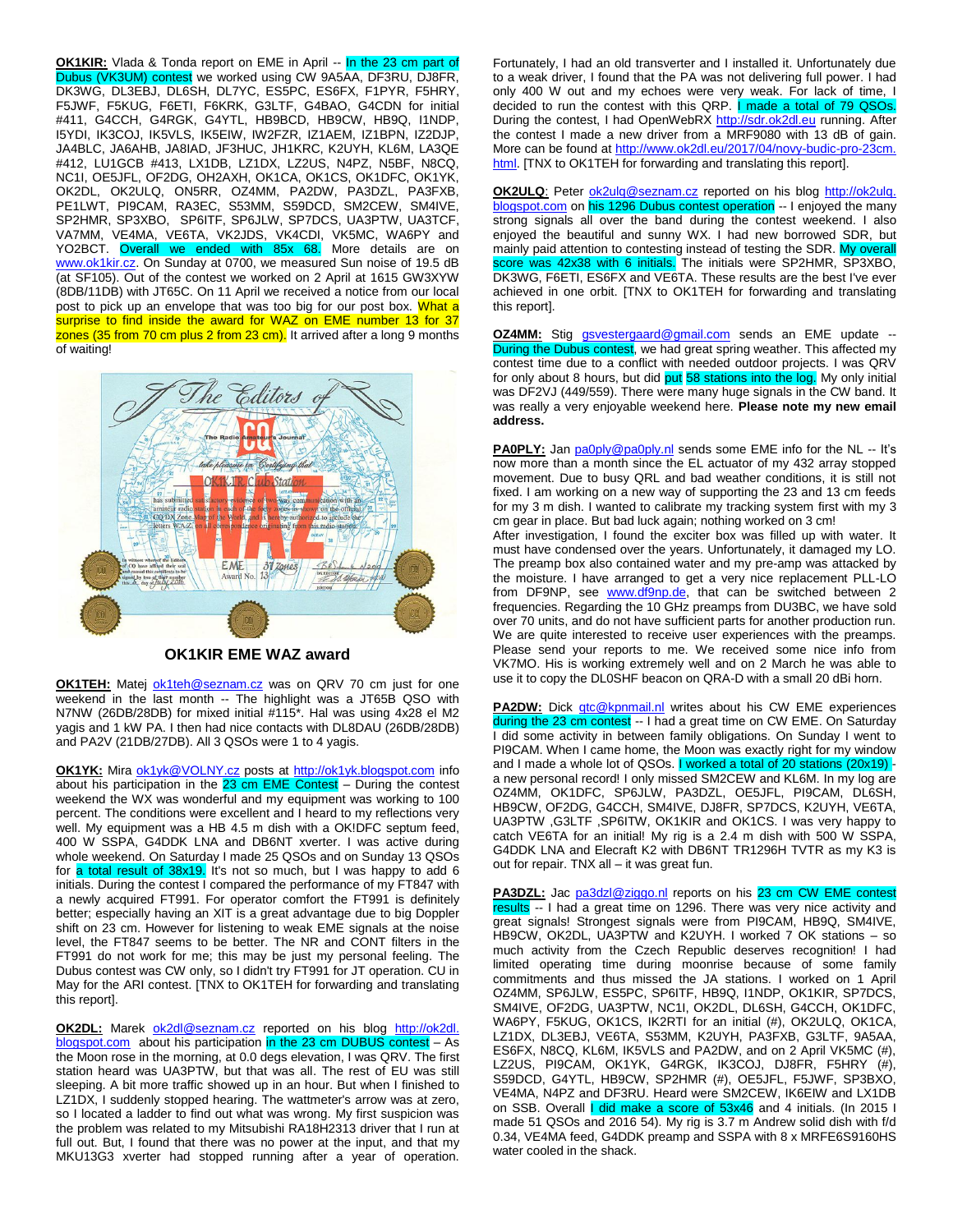**SM2CEW:** Peter  $\text{sm2cew@telia.com}$  reports for the NL -- On 13 March I worked OK1IL for an initial (#) on 23 cm. I was very happy to complete with Ivan despite my tree blockage on moonrise. After having worked on 2 m CW EME, we have been looking forward a 23 cm contact for some time. But, it's been on hold until now due to my dish being unusable during the winter because of icing. I also heard F6ETI. On 25 March, I had a nice 23 cm CW EME chat with SP6ITF. Signals were excellent from Gregory. During the Dubus 23 cm VK3UM Memorial Contest I worked G4RGK, OK1KIR, OK2DL, UA3PTW, G3LTF, OK1CS, RA3EC, SP6JLW, DJ8FR, OF2DG, SP7DCS, DL3EBJ, I1NDP, G4YTL, ES6FX, OK1CA, LZ1DX, DK3WG, IK5VLS, IK3COJ, OK1DFC, DL6SH, 9A5AA, G4CCH, OK1YK (#), HB9CW, LZ2US, PI9CAM, SP2HMR, F6ETI (#), ON5RR, S59DCD, ES5PC, SM4IVE, OE5JFL and NC1I for a total 36x31. The conditions were fantastic. It was just loads of fun, and all done on random CW. On 2 April, again on 23 cm, I worked F6ETI and on 4 April F6ETI and PA2DW (#) with great signals from both stations.

**SP6JLW:** Andy [sp6jlw@wp.pl](mailto:sp6jlw@wp.pl) reports for his group on activity in the 23 cm Dubus contest -- We took part under callsign SP6JLW and ended with a score of 81x64. We heard more stations calling but their signal were too weak - sorry. For next time we'll have to improve our RX. The high number of participating SP stations is almost norm now, but we were impressed to hear so many OK stations. QSO'd were KL6M, NC1I, K2UYH, N8CQ, N5BF, WA6PY, N4PZ, UA3PTW, RA3EC, OF2DG, ES6FX, ES5PC, VK4CDI, VK5MC, SP7DCS, SP6ITF, SP3XBO, SP2HMR, HB9Q, HB9CW, HB9BCD, OK1KIR, OK2ULQ, OK1CS, OK1DFC, OK1CA, OK1YK, OK2DL, S53MM, S59DCD, OZ4MM, 9A5AA, LA3EQ, PA3DZL, PA3FXB, PA2DW, PI9CAM, OE5JFL, DJ8FR, DK3WG, DL6SH, DL3EBJ, DL7YC, DF3RU, ON5RR, YO2BCT, LX1DB, Feti, F1PYR, F5KUG, F5JWF, F5HRY, JA6AHB, JA4BLC, JA8SZW, JA8IAD, JF3HUC, JH1KRC, LZ1DX, LZ2US, G4RGK, G4CCH, G3LTF, G4YTL, I5YDI, IW2FZR, IK3COJ, IZ2DJP, IK5VLS, IZ1BPN, IK6EIW, IK3GHY, IZ1AEM, SM2CEW, SM4IVE, SM7SJR, VE4MA, VE6BGT, VE4SA, VE6TA, VA7MM.

VA7MM: Mark (VE7CMK) and Toby (VE7CNF) [va7mm@rac.ca](mailto:va7mm@rac.ca) were active during 1296 CW EME contest weekend - We were QRV on both 1 and 2 April, and in 8 hours of operation worked K2UYH, VE6TA, SP6JLW, OK1CA, HB9Q, OK1KIR, OK1DFC, UA3PTW, G3LTF, G4CCH, ES5PC, KL6M, NC1I, VK5MC, VE6BGT, OK1CS, DJ8FR, OE5JFL, DL6SH, PI9CAM and SP6ITF for a total of 21x18. In Dec, we were contacted by Gerry Harp, Senior Astrophysicist at SETI Institute about sending signals to the Moon that would be used for a SETI experiment. We undertook these transmissions on 1296 at the end of the CW contest. The signals were received by SETI at the Allen Telescope Array (ATA) in California where the multi-dish system was set up to create two synthetic beams pointed at different areas of the lunar surface. Our signals were recorded and will be used to assess what is effectively a large scale double slit experiment. Using a cross correlation analysis they intend quantify the interference pattern between the two synthetic beams. The results are not expected for a few months but when we learn of the findings, and we will report back to the NL. On TX we use an OZ9CR water cooled cavity PA. Our power at the feed of our 3 m dish is 200 W. On RX we have a 0.33 dB NF LNA with about 35 dB gain from three stages. We are available for scheduled contacts by email at any time.

**VE4MA:** Barry [ve4ma@shaw.ca](mailto:ve4ma@shaw.ca) April is in VE4 again -- I arrived back from AZ on 30 March. So there was not much time to prepare for the DUBUS 1296 weekend. I arranged for VE4SA to operate the first night and I would take the second night as we are only about 1 km apart. I did listen on the first night and copied 30 different stations. There were many more weaker ones. On the second night I heard another 14 stations that were not heard the first night. I worked 22 stations including 3 during my Asian window. I moved my dish last year so that I now have a limited Western window; and in the early spring, I have no leaves on the trees. I did work VK5MC and JA6AHB outside the contest. Getaways were JA6AHB, LX1DB, VE6BGT and more. I will try to be QRV on 9 cm. I still need to repair my PA.

**VE6TA:** Grant [ve6ta@xplornet.com](mailto:ve6ta@xplornet.com) update us on his results for the Dubus 13 and 23 cm contests -- I found the choice of the 13 cm weekend to be very poor as the lower declination, and middle of the night operation creates a much smaller window to the major activity centers. Also much higher QRM levels were experienced on 2320 as we pointed through the Sirius satellite's footprints. The 23 cm weekend on the other hand was very good, with reasonable operating hours, high declination, and as a result high activity levels. Stations worked on 13 cm in the

contest were SP6OPN, OK1CA, OK1KIR, ES5PC, WA9FWD, WA6PY, VE6BGT and K2UYH for a total of 8x7. Stations worked on 23 cm were K2UYH, VA7MM, N6OVP, JA6AHB, VK5MC, N5BF, JA4BLC, VK4CDI, JA8IAD, SM4IVE, UA3PTW, SP6JLW, OK2DL, HB9CW, ES5PC, DJ8FR, OF2DG, OK1DFC, SP6ITF, OK1CA, ES6FX, S59DCD, SP7DCS, OK1CS, G3LTF, F5HRY, OK2ULQ, PA3DZL, HB9Q, NC1I, OK1KIR, DL6SH, F1PYR for an initial (#), IK3COJ, WA6PY, KL6M, G4YTL (#), N4PZ, N8CQ, G4CCH, VA7MM DUP, VE4SA, VE6BGT both CW and SSB, N6OVP DUP, VE4MA, PI9CAM, G4RGK, SP2HMR (#), DL3EBJ, OE5JFL, RA3EC, F6ETI, PA2DW (#), DF3RU, S53MM, IK5VLS and 9A5AA for a total score of 55x49. Watching the SDR bandscope during moonrise was a real treat during the 23 cm event. I typically saw between 15 and 20 stations calling at any one time. I plan to be active during the next Dubus contest segment on 9 cm. It seems there will be a few new stations to work there so I am looking forward to it. Thanks to all for the contacts and fun.

**VK7MO:** Rex Rex [rmoncur@bigpond.net.au](mailto:rmoncur@bigpond.net.au) has been testing with the DL0SHF Beacon using a small 20 dBi Horn. He compared results with a computer using XP and a newer one with Windows 10. On 2 March the Win 10 machine got 16 decodes compared to 18 on the XP machine. This is around twice that obtained on 1 March when the Win 10 Machine got 7 decodes and conditions were 1 dB worse. He also conducted degradation tests and achieved with 1 dB degradation 11 decodes, with 2 dB degradation 7 decodes, and 3 dB degradation No decodes but 23 good syncs. Rex believes with averaging it would be possible to achieve decodes with a 16 dBi horn!

**W3CCX:** Rick (K1DS) [rick1ds@hotmail.com](mailto:rick1ds@hotmail.com) writes -- During the upcoming ARRL June VHF contest on the weekend of 10-11 June, The Mt Airy VHF Radio Club, the Packrats, using the club call W3CCX will be operating EME on 1296 and 10 GHz CW and WSJT. The contest exchange only includes your call and 4 digit grid. The 1296 station will be using mostly portable equipment from K1DS, including a 3 m dish, 270 W SSPA, WD5AGO preamp and OK1DFC septum feed. The 10 GHz station will be using the WA3LBI portable station. We hope to be operational from moonrise at our mountaintop portable location in FN21hb near Tannersville, PA. We hope that we can QSO with many of you during the moon pass on Saturday night with moonrise at the mountain about 0100 on Sunday 11 June.

**WA6PY:** Paul [pchominski@maxlinear.com](mailto:pchominski@maxlinear.com) was QRV in the Dubus EME contest on 1296, only on 1 April during his first EU window -- I QSO'd 9A5AA, DJ8FR, DL3EBJ, DL6SH, ES5PC, ES6FX, F5HRY, G3LTF, G4CCH, G4RGK, G4YTL, HB9CW, IK3COJ, K2UYH, KL6M, NC1I, OK1CA, OK1CS, OK1DFC, OK1KIR, OK2DL, OK2ULQ, PA3DZL, PA3FXB, S53MM, SM4IVE, SP6JLW, SP7DCS, UA3PTW and VE6TA. Signals were very good. KL6M and VE6TA had some high libration, but their signals were still very nice copy. My highlight of the contest was to QSO F5HRY after so many years of not hearing each other. I plan to be QRV for the 9 cm contest leg.

**K2UYH:** I [alkatz@tcnj.edu](mailto:alkatz@tcnj.edu) found conditions very good during the 1296 VK3UM Memorial Contest. The starting time on Friday local time toward JA and VK worked well for me and NE2U, who joined me during this part of the contest. However, George was unavailable for the remained of the contest and I had to stop operation early on both Saturday and Sunday. By the time I had to leave, EU activity had dropped significantly and I did not feel many stations were missed. We worked on 1 April at 0003 VA7MM (559/559), 0034 VE6TA (549/579), 0044 N6OVP (559/559), 0104 JA6AHB (579/589), 0113 JA8IAD (559/569), 0127 VK4CDI (559/O), 0138 VK5MC (559/559), 0146 JA4BLC (559/559), 0205 N5BF (559/569), 1720 OK1KIR (579/549), 1727 OK1CA (579/579), 1736 DL3EBJ (579/579), 1739 OK1DFC (589/599), 1744 OF2DG (579/579), 1748 OK2DL (579/579), 1753 DJ8FR (569/579), 1759 UA3PTW (579/589), 1802 S57MM (569/569), 1810 SP6JLW (579/579), 1812 LZ1DX (569/589), 1817 IK3COJ (569/569), 1828 ES5PC (569/579), 1833 SP7DCS (569/579), 1838 S59DCD (569/579), 1840 OK1CS (569/589), 1844 G4RGK (569/579), 1855 F1PYR (569/569) for initial #377 (mixed initial #550\*), 1905 G4CCH (579/589), 1909 HB9CW (589/599), 1917 SP3XBO (569/569), 1922 IK5VLS (559/569), 1932 DF3RU (559/559), 1937 G3LTF (559/579), 1947 NC1I (589/579), 2000 PA3FXB (559/559), 2005 OK2ULQ (559/589), 2014 PA3DZL (559/559), 2029 F5KUG (559/579), 2041 F5FRY (559/559), 2048 9A5AA (559/579), 2103 F6ETI (559/579), 2109 WA6PY (569/579) and 2128 SM4IVE (599/579), and 2 April 0330 VE6BGT (569/579), 0338 VE4MA (O/O), 1838 SP6ITF (559/579), 1846 LX1DB (57/589) SSB/CW, 1851 N8CQ (569/589), 1858 PI9CAM (599/599), 1909 SP2HMR (559/569) #378,